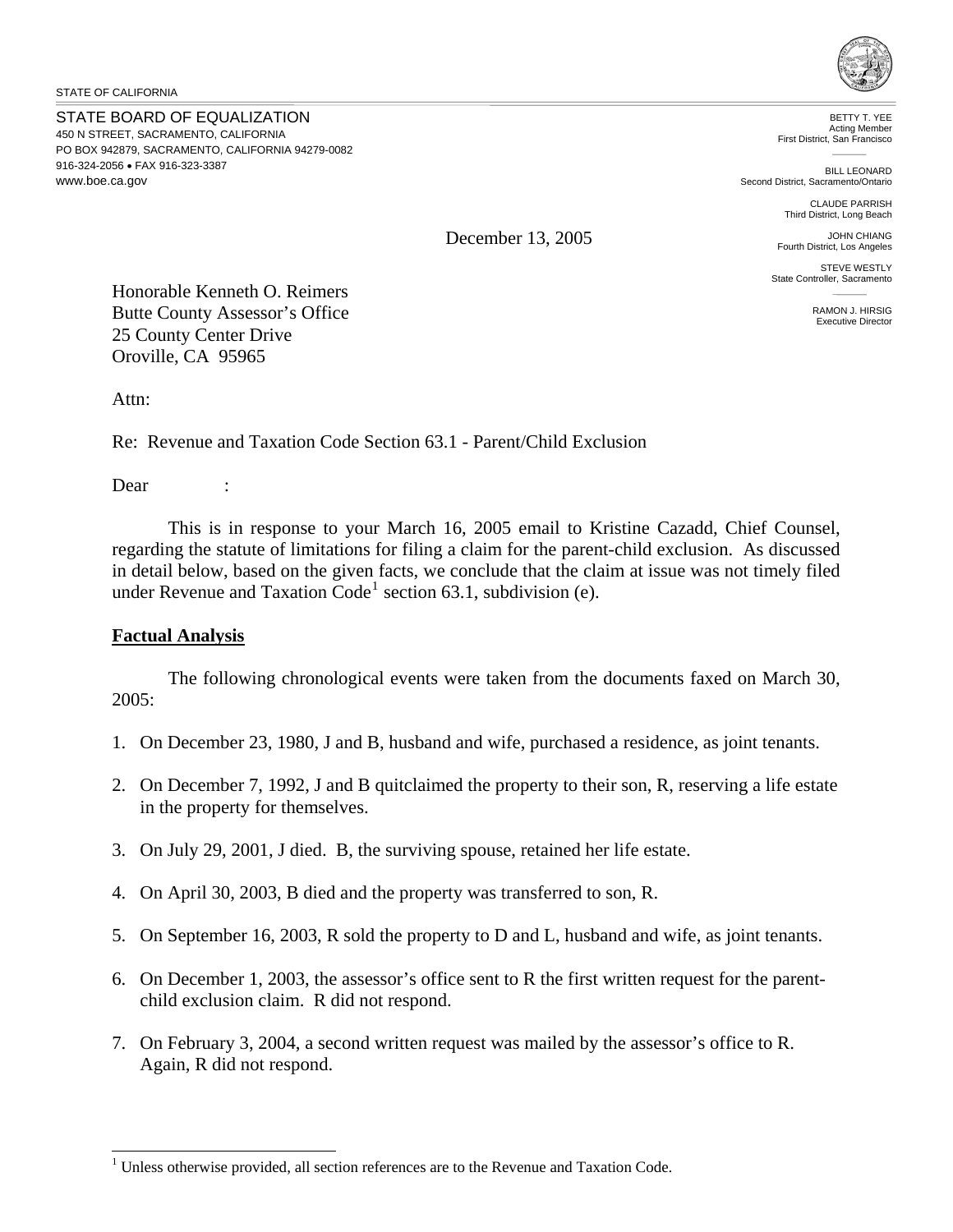- 8. On March 24, 2004, because R did not respond to either request, the assessor reassessed the property as of the date of B's death and again at the date of the sale of the property to D and L. Supplemental assessment notices were mailed June 30, 2004.
- 9. On February 9, 2005, tax bills were mailed, with a tax due date of April 1, 2005.
- 10. On March 14, 2005, R presented to the assessor's office copies of the quitclaim deed filed with the county and a Claim for Reassessment Exclusion for Transfer Between Parent and Child Form that was completed and signed by J and B for the December 7, 1992 transaction. The assessor's records do not show that the claim was filed in 1992. The assessor determined that a claim form was not necessary for the creation of the life estates for the parents, and the reminder interest to the son in 1992, because a present beneficial interest in the property was not transferred to R.

During our April 28, 2005, telephone conversation you posed two specific questions, which are restated below followed by our response.

# **Law and Analysis**

# **1. Is a parent-child claim that is filed on a non-reassessable transaction valid when a future assessable event occurs?**

**Response:** No. Pursuant to section 63.1, the three-year statute of limitations for filing the parent child exclusion claim commences from the date of the purchase or transfer of the real property, in this case, at the termination of the parents' life estate.

 "Change in ownership" is defined by section 60 as "a transfer of a present interest in real property, including the beneficial use thereof, the value of which is substantially equal to the value of the fee interest." Section 62, subdivision (e) provides in pertinent part that a change in ownership shall not include "any transfer by an instrument whose terms reserve to the transferor an estate for years or an estate for life. However, the termination of such an estate for years or estate for life shall constitute a change in ownership."

On December 7, 1992, J and B quitclaimed the property to their son, R, but reserved a life estate for themselves. Thus, no change in ownership occurred pursuant to section 62, subdivision (e), until the death of the last surviving parent.

On July 29, 2001, J died. Thereafter, when B died on April 30, 2003, the life estate terminated at which time there was (absent a parent-child exclusion pursuant to section 63.1) a change in ownership of the property, because R became the present beneficial owner of the property.

Section 63, subdivision (c)(1) provides that a purchase or transfer between parents and their children means either a transfer from a parent or parents to a child or children of the parent. The date of any transfer between parents and their children under a will or intestate succession is the date of the decedent's death. The term "purchase" is not defined in section 63.1. Section 67, however, defines it as "a change in ownership for consideration." The term "transfer" is defined in section 63.1, subdivision  $(c)(9)$  to include, and is not limited to, "any transfer of the present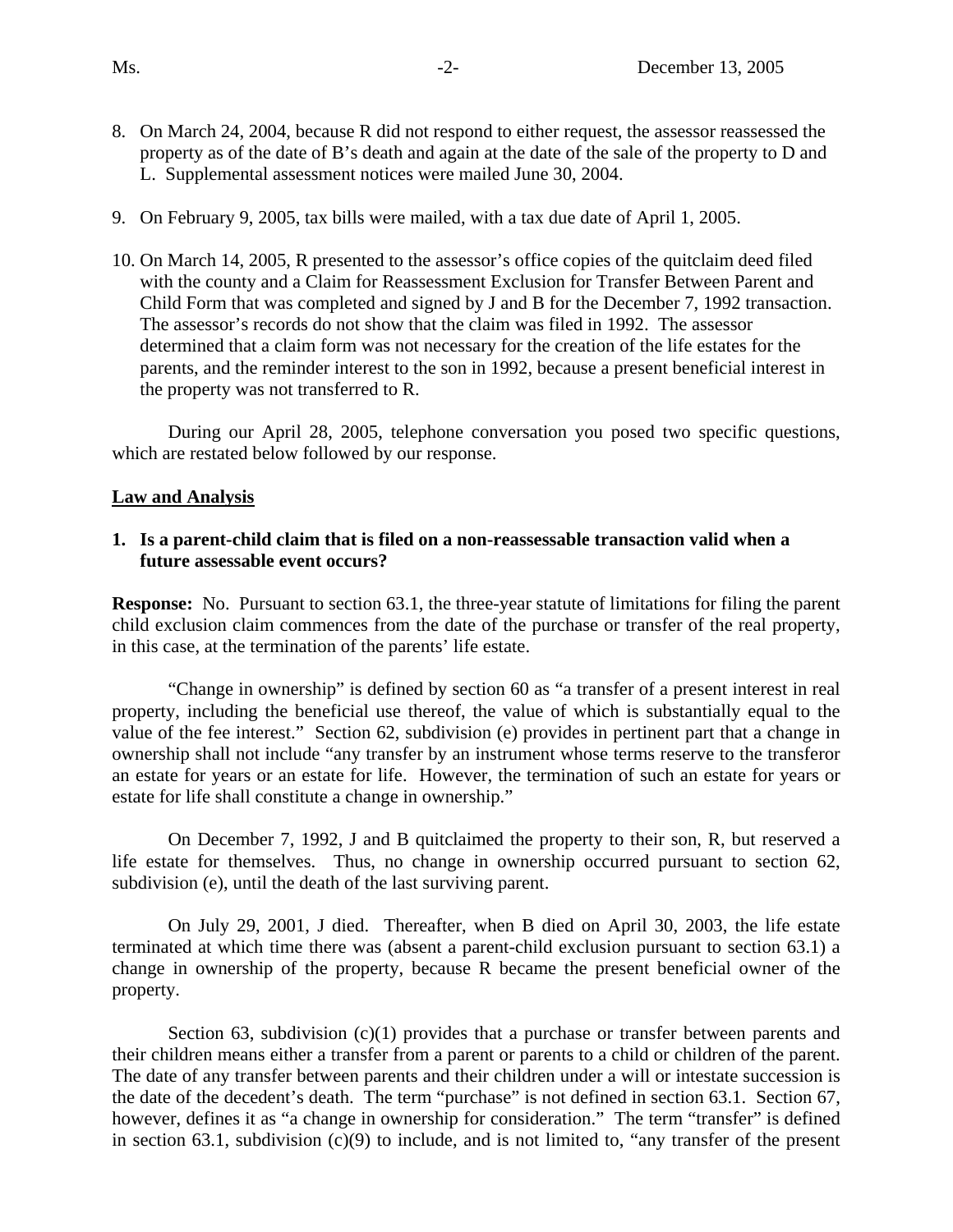beneficial ownership of property from an eligible transferor to an eligible transferee through the medium of an inter vivos or testamentary trust."

From the foregoing statutes, it is clear that a "purchase" or "transfer" for purposes of section 63.1 must be of a present beneficial interest or ownership in real property and does not include the purchase or transfer of a future interest. Accordingly, the transfer of the real property for purposes of the parent-child exclusion occurs when the remainder interest of the child becomes possessory rather than when it is created. Therefore, the three-year statute of limitations for filing the parent child exclusion claim commences from the date of the purchase or transfer of the real property. This being the case, the claim documents purportedly filed in 1992 for a non-reassessable transaction would not be valid for future transfers.

# **The 2003 Transfer**

Section 63.1, subdivision (d) requires that a claim be filed by the eligible transferee, the transferee's legal representative or the executor or administrator of the transferee's estate and that, along with the claim, the claimant furnish specified documents to the assessor. The time periods for timely filing of a claim are prescribed by subdivision (e). For the exclusion to take effect from the date of the transfer, subparagraph (1)(B) requires that claims for transfers of real property between parents and their children occurring on or after September 30, 1990, shall be filed within three years after the date of the purchase or transfer of real property for which the claim is filed or prior to transfer of the real property to a third party, whichever is earlier. In addition, subparagraph  $(1)(C)$  is an exception to the three-year filing period and provides:

Notwithstanding subparagraphs (A) and (B), a claim shall be deemed to be timely filed if it is filed within six months after the date of mailing of a notice of supplemental or escape assessment, issued as a result of the purchase or transfer of real property for which the claim is filed.

 According to the facts presented, the assessor did determine that a change in ownership did occur at B's death on April 30, 2003. Therefore, in this case, the three-year period set forth in subparagraph (e)(1)(B) of section 63.1, expired on September 16, 2003, when R sold the property to D and L. Subsequently, the assessor mailed a notice of supplemental assessment on June 30, 2004. Thus, in accordance with subdivision  $(e)(1)(C)$ , R could have file a claim for exclusion within six months after the date of mailing of the notice of the supplemental assessment. However, R did not respond to the notice until March 14, 2005, thus, the filing requirements set forth in section 63.1 were not met. The filing of a timely claim is the obligation of the person claiming the exemption; thus, R's failure to submit a timely claim in accordance with section 63.1, subdivisions (e)(1)(B) and (e)(1)(C) is deemed a waiver of the exemption.

#### **2. If the 1992 claim documents are deemed timely filed, does the assessor's office have the authority to correct the rolls?**

**Response:** Not applicable, see above response. However, section 51.5 provides specific authority for assessors to correct errors in the determination of a base year value.